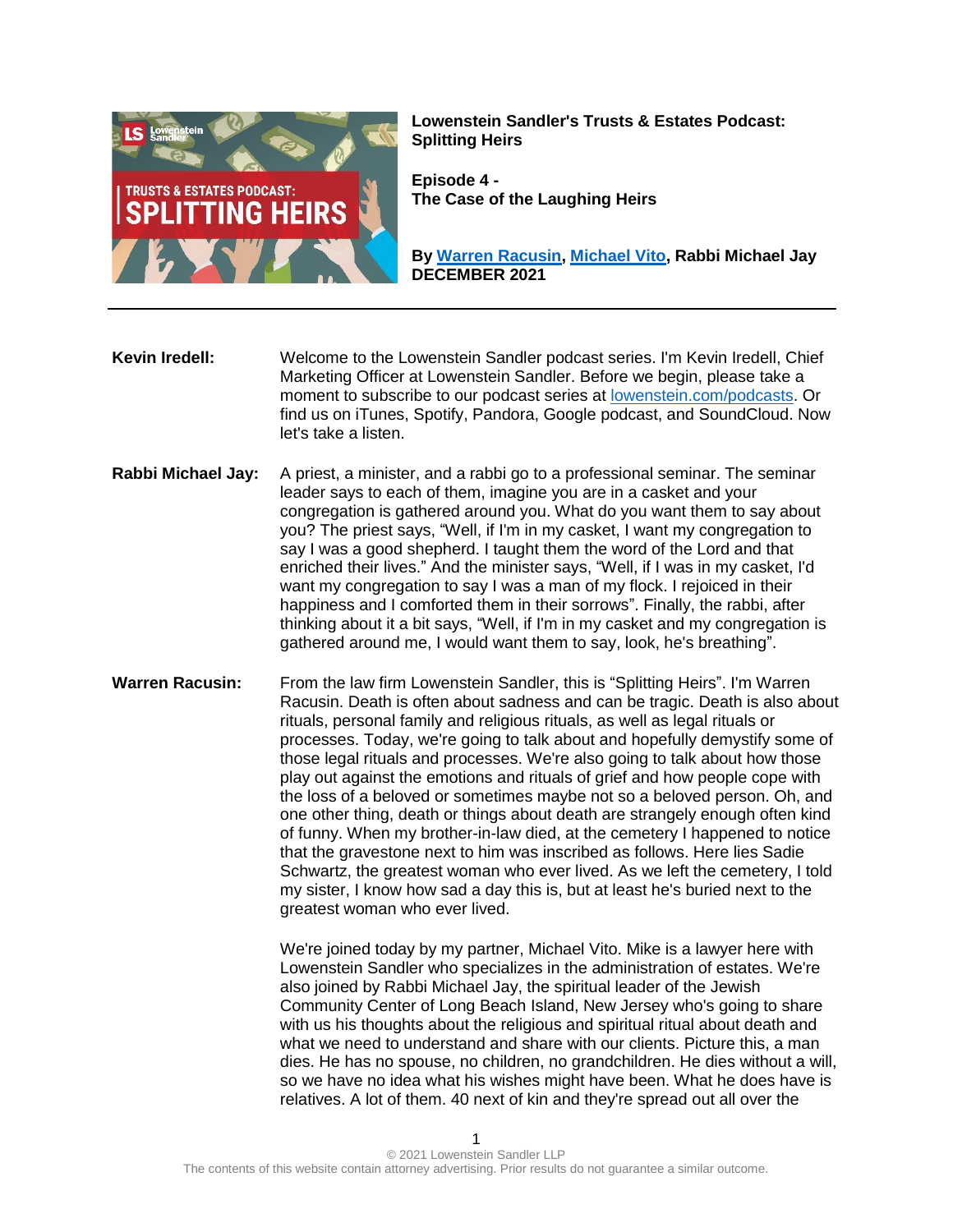world. Mike, that's a matter you actually handled for us. Let's talk first about what happens in the typical, if there is such a thing, estate, and then use that as a jumping off point to chat about our decedent and his laughing, or at least very happy heirs. Mike?

**Michael Vito:** Thank you Warren. When someone passes away, our job is to wind up that person's financial affairs. That means identifying and collecting all the assets, addressing any debts or expenses, paying any taxes and distributing the assets as the person set forth in their will or other estate planning documents. Usually the first step is to probate the will if there is one, or start an administration proceeding in the court if there is no will. There are a lot of misconceptions about probate and how difficult or expensive it can be, so let's try to straighten those out. So what is the whole point? Well, probate is a Latin word for proof, and that underlies the policy behind this entire process. When someone passes, there's a legal proceeding to confirm that this will is really the deceased person's last will. Because sadly in the nature of these things, that person isn't around anymore to confirm that. If there wasn't a probate process, anyone could just walk into a financial institution claiming to be the executor, saying to the clerk. I'm John's executor, just turn over his stuff to me.

> And there'd really be no way that the financial institution could tell if he's truthful or if he's lying. So in terms of the overall legal policy, probate is actually intended to protect the family and to protect the assets. And different states in the United States have different procedures. In some states like New Jersey, an uncontested probate proceeding can be pretty simple. You submit the basic information along with relatively straightforward legal papers to the court where the named executor agrees to fulfill his or her responsibilities. In certain counties, the family never even has to go to the courthouse.

> The court issues the certificates, often called letters testamentary, confirming that this individual is now really the executor. The certificates are important in that they broadcast to third parties that this individual is in fact authorized by the court to gather the deceased person's assets and wind up his or her financial affairs. Unless there's a problem, in most cases, the family will never have to go back to the court to request additional permission. In other states like Florida, there can be a lot more ritual and the courts are much more involved. For example, in some situations, the executor or administrator may have to account to the court in a formal way, even if the family members agree to waive such a proceeding. Or in some cases, the executor may have to ask permission to sell certain assets such as real estate.

- **Gary Wingens:** Winston Churchill said, "I am prepared to meet my maker, whether my maker is prepared for the great ordeal of meeting me is another matter."
- **Warren Racusin:** So once you've completed the rituals of probate, Mike, what comes next?
- **Michael Vito:** Well, then you get to the ritual of gathering the assets, and that means identifying all of the bank accounts, securities accounts, real estate, business interests, private investments, what have you. Basically whatever the individual owned prior to passing. Beneficiary designations for certain assets,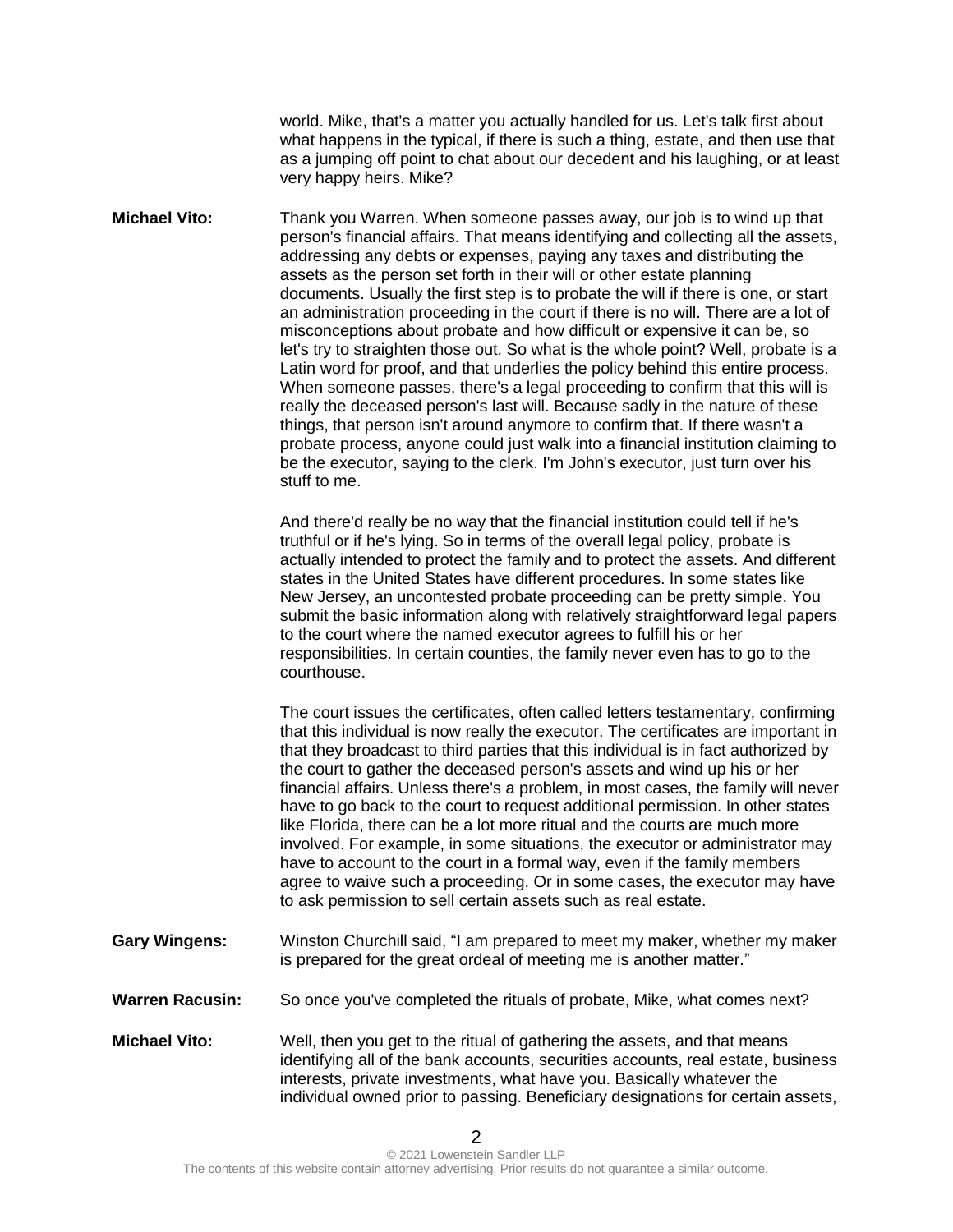|                        | such as individual retirement accounts, 401ks and life insurance will also<br>have to be reviewed to determine the recipients. You must also find out<br>whether the person owed money to anyone such as mortgages, bank loans,<br>credit cards, et cetera. And it's the executor or administrators duty to satisfy<br>those obligations. Typically the process in retitling the assets is<br>straightforward. You're moving the asset from the name of Jane Doe, for<br>example, to the estate of Jane Doe. The executor will still need to obtain<br>values for all the assets for two important reasons. One is to make sure that<br>the executor knows exactly what there is so he or she can fulfill fiduciary<br>responsibilities to the beneficiaries. But also to establish a new income tax<br>basis and determine whether any death taxes are due. |
|------------------------|--------------------------------------------------------------------------------------------------------------------------------------------------------------------------------------------------------------------------------------------------------------------------------------------------------------------------------------------------------------------------------------------------------------------------------------------------------------------------------------------------------------------------------------------------------------------------------------------------------------------------------------------------------------------------------------------------------------------------------------------------------------------------------------------------------------------------------------------------------------|
| <b>Warren Racusin:</b> | So then you have to start thinking about taxes, right? And we're going to talk<br>a lot more about estate and inheritance taxes in another podcast. But for<br>now, can you just take the folks through the overview of what the<br>administration and the tax deadlines are?                                                                                                                                                                                                                                                                                                                                                                                                                                                                                                                                                                                |
| <b>Michael Vito:</b>   | Sure. For 2021, the estate tax exemption is rather large. For federal<br>purposes, the estate tax exemption covers \$11,700,000 in assets. If you<br>have less than that, there wouldn't be any estate tax due, unless you've<br>made large gifts during your lifetime.                                                                                                                                                                                                                                                                                                                                                                                                                                                                                                                                                                                      |
| <b>Warren Racusin:</b> | And in fact, Mike, you don't even have to file an estate tax return if your<br>estate is under 11.7 million dollars, not including those gifts, right?                                                                                                                                                                                                                                                                                                                                                                                                                                                                                                                                                                                                                                                                                                       |
| <b>Michael Vito:</b>   | That's right Warren. You may choose to though to qualify for certain benefits.<br>There is an exemption that can be moved to the surviving spouse and you<br>may want to file just to claim that exemption. But each year this number<br>changes a little bit, since it's indexed for inflation. So the numbers I gave you<br>are for 2021, but they'll go up a little bit year by year, depending on that<br>index. But this is an important part of the administration, because it sets the<br>overall timeline. Payment for federal estate taxes is due nine months after<br>date of death.                                                                                                                                                                                                                                                               |
|                        | You may be able to extend the return, there's an extension for six months,<br>but the payments due at the nine month mark. And if you don't pay them on<br>time, there can be serious interest and penalties that are due. So don't fool<br>around with the IRS. That is a very hard deadline. Now, depending on what<br>jurisdiction the person lived in or owned property in, there may also be local<br>death taxes to worry about. Each jurisdiction has its own set of statutes and<br>should be looked at independently. So let's assume that the IRS and the<br>states gave you the all clear, there's no issues or questions or problems with<br>the returns.                                                                                                                                                                                        |
| <b>Warren Racusin:</b> | So at that point, we're ready to complete this ritual of winding up the estate.                                                                                                                                                                                                                                                                                                                                                                                                                                                                                                                                                                                                                                                                                                                                                                              |
| <b>Michael Vito:</b>   | Yes, at that point you can move ahead with the wind up process. If the family<br>is comfortable proceeding informally and by informally I mean without a court<br>audited fiduciary accounting or other court proceedings, the executor<br>generally will provide the beneficiaries with the financial history of the estate<br>so they can see what happens, what assets were in the estate at the time the<br>decedent's death, what investment results occurred during that time period,                                                                                                                                                                                                                                                                                                                                                                  |
| 3                      |                                                                                                                                                                                                                                                                                                                                                                                                                                                                                                                                                                                                                                                                                                                                                                                                                                                              |

3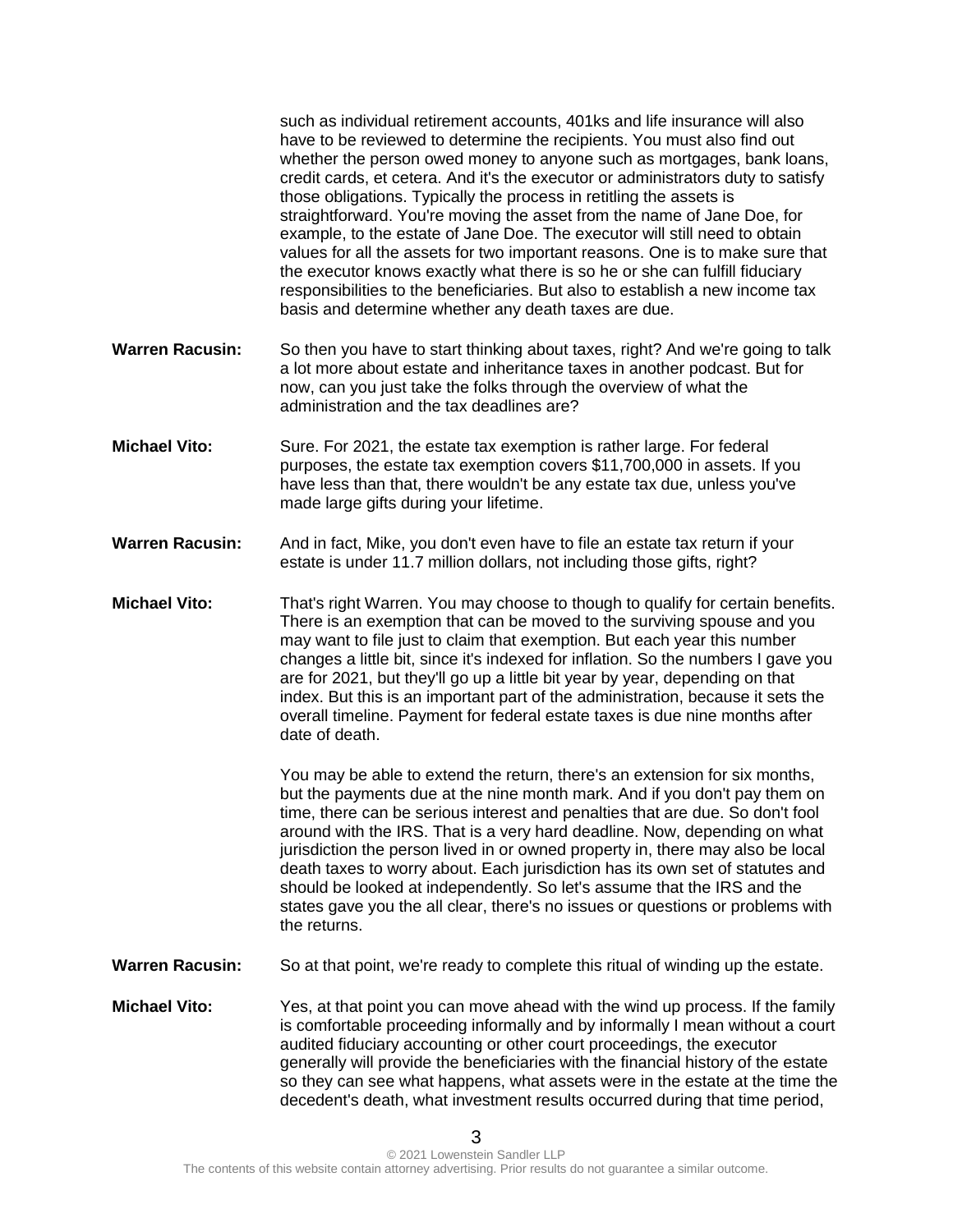what distributions were made. The executor usually will also ask the beneficiaries to prove the administration of the estate and release the executor. Now remember that the executor is a fiduciary and that imposes the highest duty of care known in the law.

The executor is fully responsible for shepherding the assets of the estate administration faithfully and to the best of his or her abilities. If the beneficiary does not wish to release the executor, the executor has the right to seek a formal court discharge. And that's usually why the release is contained inside that agreement. It's in lieu of getting a court discharge. Now once the beneficiaries approve the accounting materials, which can be bank statements or whatever is acceptable to them, the executor will then go ahead and distribute the remaining assets of the estate to its beneficiaries, as called for in the governing documents. And then the administration of the estate at that point is complete.

**Warren Racusin:** That's when our decedent laughing heirs start laughing because all they have to do is sign off on the release and the receipt and they get a check for however much money they're entitled to. And that is the end of the legal process. And that's the timeline and that's the journey of an estate through administration. But that doesn't mean that the journey of the family is complete, right? There are other rituals that guide them and hopefully assist them through these times. And one of our jobs as trust in the state's lawyers is to understand those rituals. This is an emotional time for the survivors.

> And we have to understand not only the administration of the estate from a legal point of view, but also the emotions the family is living through. Mike, that's all great information and really helps us understand what happens when somebody dies, having planned their estate properly with a will or revocable trust, et cetera. But let's go back to our friend, the man who died with lots of relatives and no estate planning at all. What happens to that estate? How does that get wound up and how does the money get where it's supposed to go?

- **Michael Vito:** That's a good question, Warren. Unfortunately, that gets to be a bit more complicated and expensive. At that point, each state will have its own rules that govern this known as intestacy, where you don't have a will. And someone from the family would need to step up and qualify as what we call the administrator. That's someone serving where there is no executor. And at that point, once you have someone who's willing to do it, they will need to engage a professional to track down all of the relatives. In this case, there were a number of them. So you do need to trace down the family lines. And if they're in a different country, for example in this case, we had a number of different countries represented, it gets even more challenging because then you ran into other tax issues as well. But the administrator has the power to do it, it's just a bit more complicated. And then the administrator needs to check back in with the court at certain points in time, which adds delay and expense to the process.
- **Warren Racusin:** So the lesson to be learned is yes, while it may take some time and cost some money in fees, et cetera, to do your wills, in the long run, it's going to cost your family a lot less if you do it the right way and get the planning done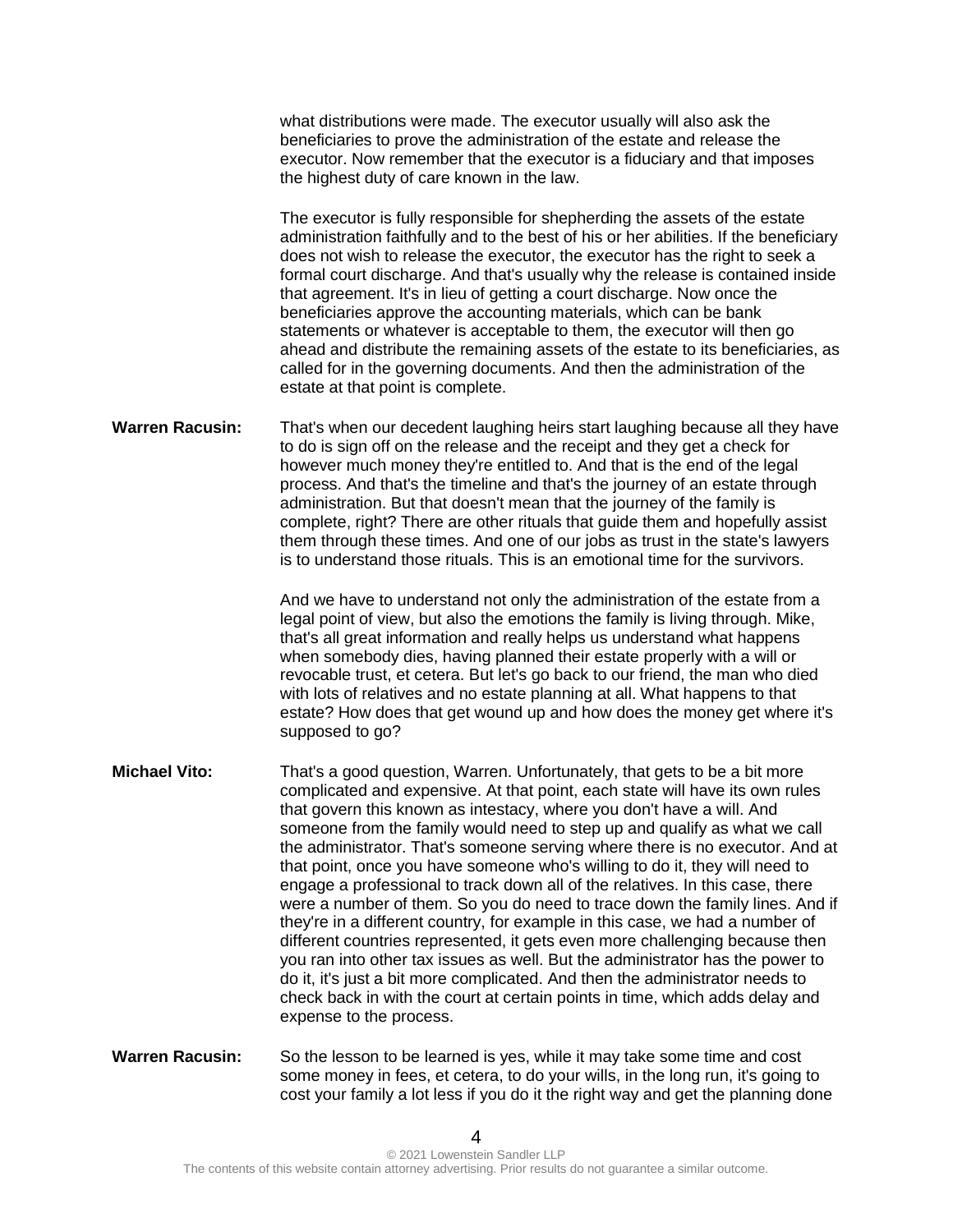and the wills and revocable trust signed rather than having it left up to this non-process that may happen if you haven't done things the right way, right?

- **Michael Vito:** That's exactly right. And some of the costs, some of the will typically waves a bond and other things that are costs that are imposed on the estate. So you bypass all that with a properly drafted document. So the moral of the story is, if you can get your affairs in order properly during your lifetime, it makes it a lot easier on your family later on.
- **Doreen Edelman:** Yogi bear said, "Always go to other people's funerals. Otherwise they won't come to yours."
- **Warren Racusin:** Michael, can you talk about the rituals that religion brings to a family and how they can help or hurt the family in these difficult times?
- **Rabbi Michael Jay:** Sure Warren, and thank you for having me with you and Mike today. The religious ritual, I'm a rabbi, so I'm talking from a Jewish perspective here, but it crosses over faith lines I think. And what we are doing is we, or what we attempt to do is take a family from the life of the person and transfer that life of the person into a ritual where that person is now passed. And then the memory of that person becomes the life of that person, the good memory. And we try to structure it so that the family can go from that person being alive with them, to that person being a memory that is alive with them. And there is a practical way in order to get there. And that starts right after the person passes away. In the Jewish tradition, a person passes away, there are things that need to be taken care of with regard to the body.

In this tradition, we are born body and soul and the body is a holy vessel that houses the soul. And now the body has served its purpose, but we need to pay respect to that body. So as soon as someone passes away, we need to have that body taken care of from the moment of death until the time of burial in a very specific way and cared for and loved and nurtured. And that's the first thing we want to make sure happens. We meet with the family, with the survivors of the one who passed, to try to figure out from them, who was this person? What was this person's life to them? And how are we going to make this person's memory a blessing? I'll tell you that the job of the rabbi or the priest, it probably should begin long before a person passes, but it doesn't always happen.

Sometimes we're just thrown into it. Someone passes away and we get the call. Sometimes those calls, by the way, can be interesting. I got a phone call from a congregant once, he called me right after his mom had died, he called me from the ICU. And he called me, he said, rabbi, I have to tell you the truth, my mother would much rather have made this call, but she can't because she just passed away. What do I do? And I said, well thank you for calling. May her memory be for a blessing. And this is what we need to do. First off, you need to reach out to a funeral home and find out where you can have a funeral service. If you don't already have a plot, you need to ask for help in finding a plot. Hopefully they would've had a plot set out and purchased ahead of time, but you'd be surprised how often that does not happen.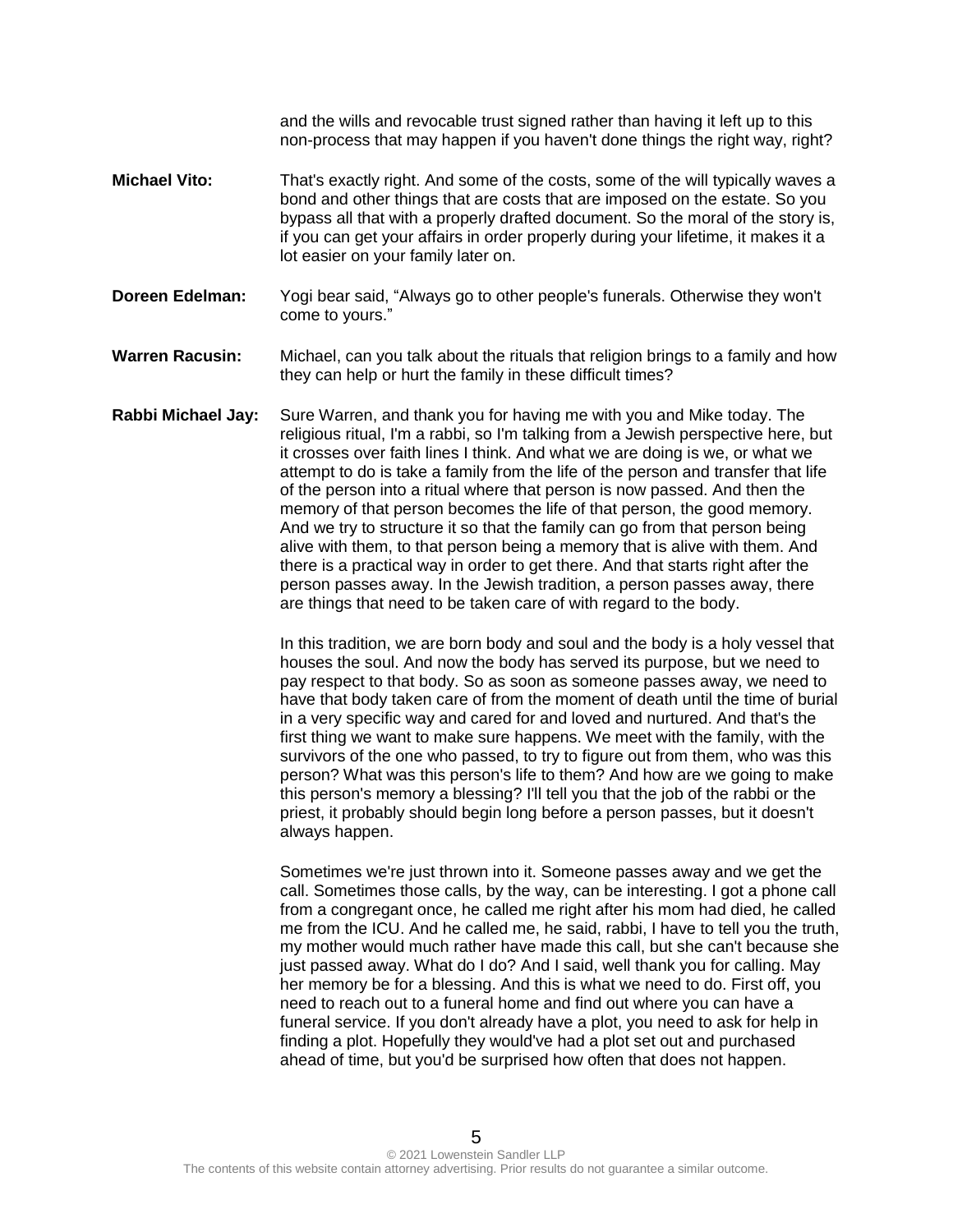So that's practical what to do when someone passes. But then I need to meet with the family and we need to arrange a time to get together. Either, by the way, sometimes it's on phone, nowadays it's on Zoom a lot, but we want to get as much of the family together so that I can get a history of the person who passed away and we can get to find the relationships in the family. And then we'll find out who wants to speak at the funeral and who doesn't want to speak at the funeral. And then we get the issues because there are always issues within families. Some are more intense than others, but we need to figure out okay, who cannot speak with whom, who should be there. I once had a conversation with the family where a brother and sister would not get on the phone together.

And they asked me to, could you please tell my sister this, could you please tell my brother this? And ultimately I had to say, look, guys, you need to work on this issue because I can't be the go between between you and I don't think that your mom or dad would've wanted to be the go between.

- **Warren Racusin:** So they wanted you to mediate their problems.
- **Rabbi Michael Jay:** At a time when everybody's emotion, Warren, is hot and the best thing to do at a time like that is to try to have the conversation and tell them, look, one person needs to be the person I deal with. And then frankly, if you want to meet with me when all this is done so we can talk about these issues, great, but we need to get ourselves to funeral. And part of this, by the way, it can't be a long drawn out process because according to the Jewish tradition, the body needs to be buried as quickly as possible. In Orthodox tradition that's within 24 hours usually. In conservative or reform, it can be extended out until people can get there.
- **Warren Racusin:** I often, and I've said this on a earlier podcast, that your will is the last thing that you say about the people and the things that are important to you in your lifetime. And I guess what happens is the funeral is the time that all of the stuff that may have been simmering under the surface or not so much simmering under the surface comes bubbling up that has to be dealt with in some shape, manner or form.
- **Rabbi Michael Jay:** Yeah. It becomes that volcano sometimes that opens up. But I'll tell you something that I try to get my congregants to do now all the time, and I've had a few sessions on this. I have people write their ethical wills ahead of time. Not just-
- **Warren Racusin:** I'm sorry, what is an ethical will Michael?
- **Rabbi Michael Jay:** So an ethical will, Warren, is where the person thinks about, well what did I want to accomplish in my life? What did I want my legacy to be? What lessons did I want to teach? And I ask my congregants, you know what, you have kids, you have grandkids, some have great grandchildren. By the way, I have a congregant who has 36 great grandchildren. That's got to be a record. But at any rate, you have a message that you want them to know? It doesn't necessarily, by the way, have to be a religious message. It could be anything. Get it down in writing now. Write that letter to them. According to the Jewish tradition, the Torah or specifically the book of Deuteronomy, was Moses'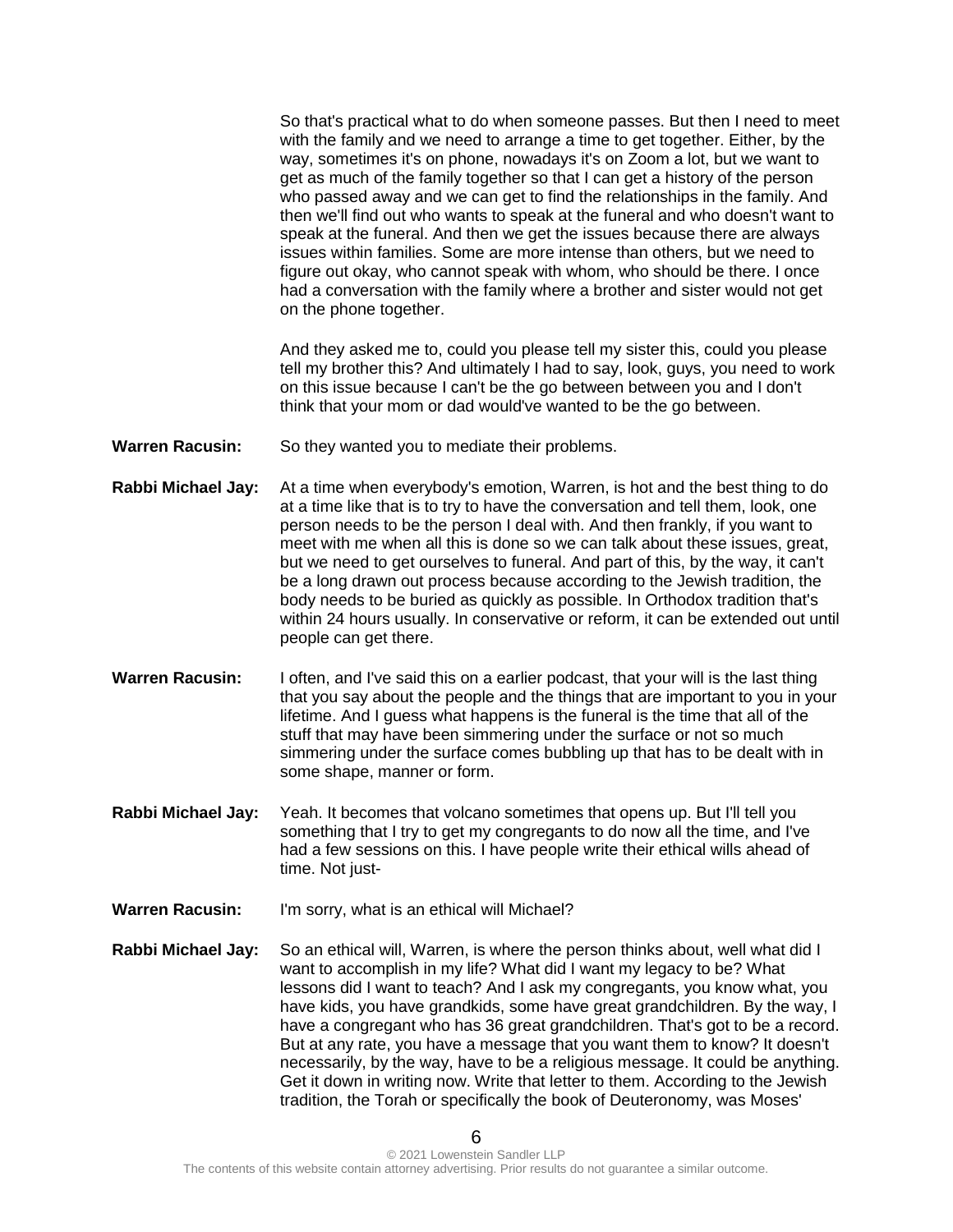ethical will to the Jewish people. This is what I wanted you to understand and this is what I want you to understand going forward. And if you can get to a family beforehand and have this done, a lot of answers to these questions that can bubble up at death can actually be taken care of and some questions answered.

**Warren Racusin:** Here are the values that I want that are important to me that I want to share with you, hopefully that you carry on.

- **Rabbi Michael Jay:** Exactly. And it's interesting how many people have never thought of doing it. Once you get someone to do it, and by the way, there's a lot of pushback on it. People really don't want to think about this necessarily because to do it, it's acknowledging that someday I may not be here. And so it's hard. So you get pushback. But the people who I get to do it are thankful and their families are thankful because it creates a lasting legacy going forward. When I look at someone in front of me, I see that there's the rational, there's the emotional, there's the physical and there's the spiritual. And if a person can sit down and take care of all of these before that person's life ends, it makes the ending of the life that much more fulfilling for that person and for everybody else involved with that person.
- **Warren Racusin:** Did the brother and sister who weren't talking, did they end up talking?
- **Rabbi Michael Jay:** Thank you for asking that. In fact, afterwards, we did meet a couple of times. I'm not really a counselor, but you know, rabbi meets with people. And look, are they best of friends? No, but they recognized that they're sister and brother and that there were bonds that they needed to keep together. And so, yeah, so it worked out a little bit.
- **Warren Racusin:** I'm glad you said that because that is what in our view is the most important thing. Yes, there's a lot of technical detail. There's a lot of legal stuff. There's a lot of tax stuff that goes into this. But at the end of the day, what we tell our clients is that the most important thing is that these people, you're a family and the most important thing is for the family to stay together. If we collectively can accomplish that, us on the legal side and folks like you on the spiritual side, then we've done a really good thing for these people.
- **Rabbi Michael Jay:** No doubt, no doubt. And you know, it helps the family. It helps the individual and that's what's important because the more people we can get to take this close look and to work it through, the better off the society as a whole is. So, very nice.
- **Warren Racusin:** Well thank you. Well hope hopefully we've cleared up at least some of the murkiness and mystery surrounding this most difficult and emotional of people's experience. Thanks so much to Michael and to Mike for their insights and thanks to our Director of Marketing, Kevin Iredell and all the other folks at Lowenstein Sandler, the indefatigable Linda Aschettino, Rosa Colon, and Melanie Canto and all the other folks here at Lowenstein who make this possible. Thanks to all of you for listening in. We'll see you next time. And until then, as we say in these parts, have a good one.